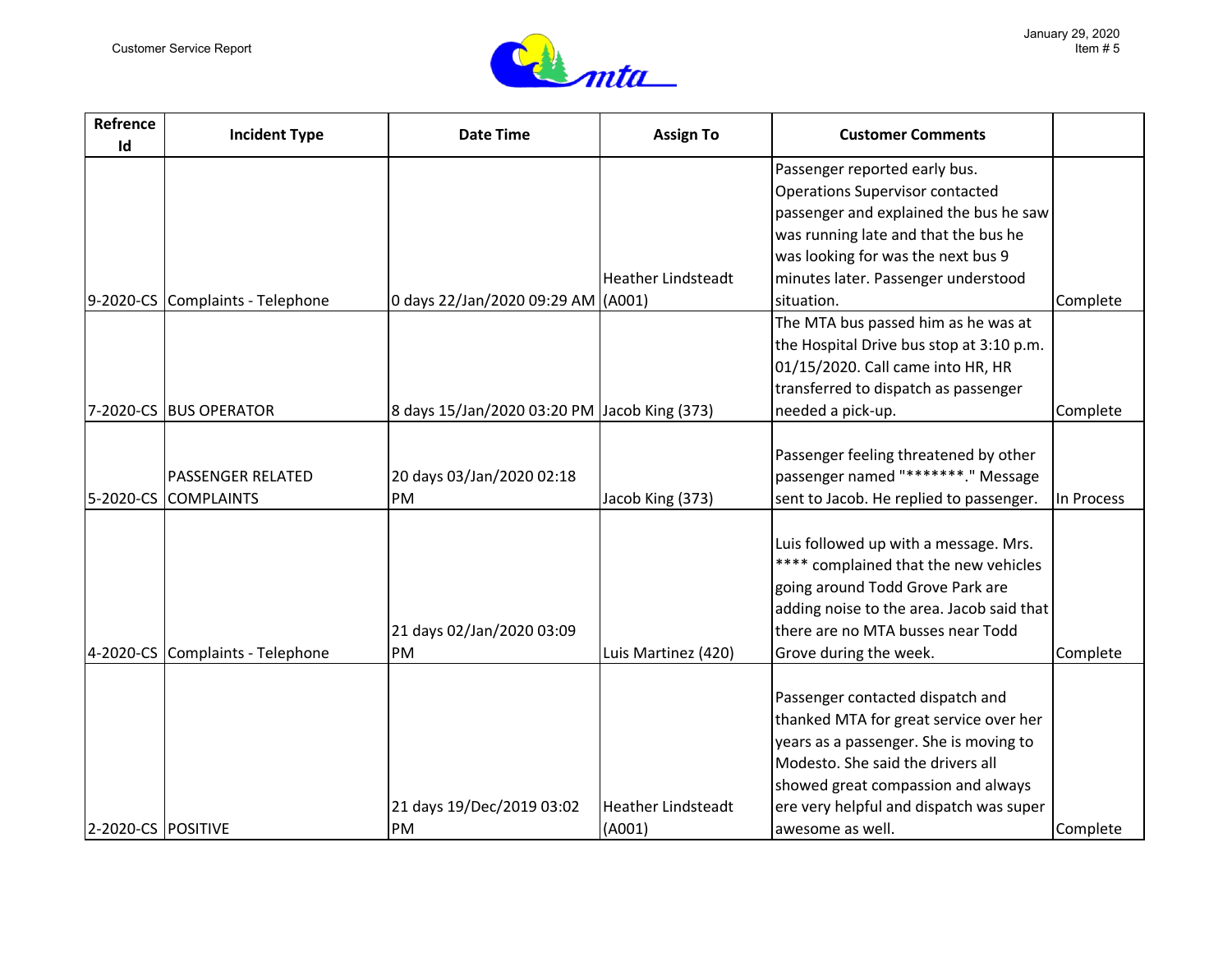|                                  | 38 days 16/Dec/2019 12:14       |                                     | Dial A Ride - Dispatch was very rude<br>and very unprofessional. Stated that<br>MTA needs to schedule an<br>appointment a head of time unless                                                                                                                                                                                                                                     |          |
|----------------------------------|---------------------------------|-------------------------------------|-----------------------------------------------------------------------------------------------------------------------------------------------------------------------------------------------------------------------------------------------------------------------------------------------------------------------------------------------------------------------------------|----------|
| 6-2019-CS Complaints - Telephone | PM                              | Jacob King (373)                    | passenger was elderly or disabled.                                                                                                                                                                                                                                                                                                                                                | Complete |
| 3-2020-CS Positive Bus Operator  | 21 days 03/Dec/2019 03:04<br>PM | <b>Heather Lindsteadt</b><br>(A001) | Complimented Cheryl and Fort Bragg<br>Dave's (David's) for exceptional service.<br>Asked MTA to add "Commendation" to<br>the customer service area of the<br>website.                                                                                                                                                                                                             | Complete |
| 6-2020-CS All Customer Service   | 13 days 27/Nov/2019 10:43<br>AM | <b>Heather Lindsteadt</b><br>(A001) | Passenger concerns about biohazard<br>issues for passengers and drivers. Other<br>passengers with hygiene issues.<br>Disinfection of vehicles.                                                                                                                                                                                                                                    | Complete |
| 2-2019-CS Positive Bus Operator  | 26 days 13/Nov/2019 08:58<br>AM | <b>Heather Lindsteadt</b><br>(A001) | Passenger called and said that he rode<br>from Fort Bragg to Ukiah with Amy. He<br>said it was the best ride he has had in 5<br>years taking MTA. He reported that she<br>had the perfect speed going around<br>corners, she kept the bus at the perfect<br>temperature and also was prepared<br>with transfer slips. He said she was very<br>cordial and he thanked MTA and Amy. | Complete |
|                                  | 112 days 24/Jul/2019 09:27      | <b>Heather Lindsteadt</b>           | Facebook Compliment - Jody doing a                                                                                                                                                                                                                                                                                                                                                | Complete |
| 4-2019-CS Positive Bus Operator  | PM                              | (A001)                              | great job.                                                                                                                                                                                                                                                                                                                                                                        |          |